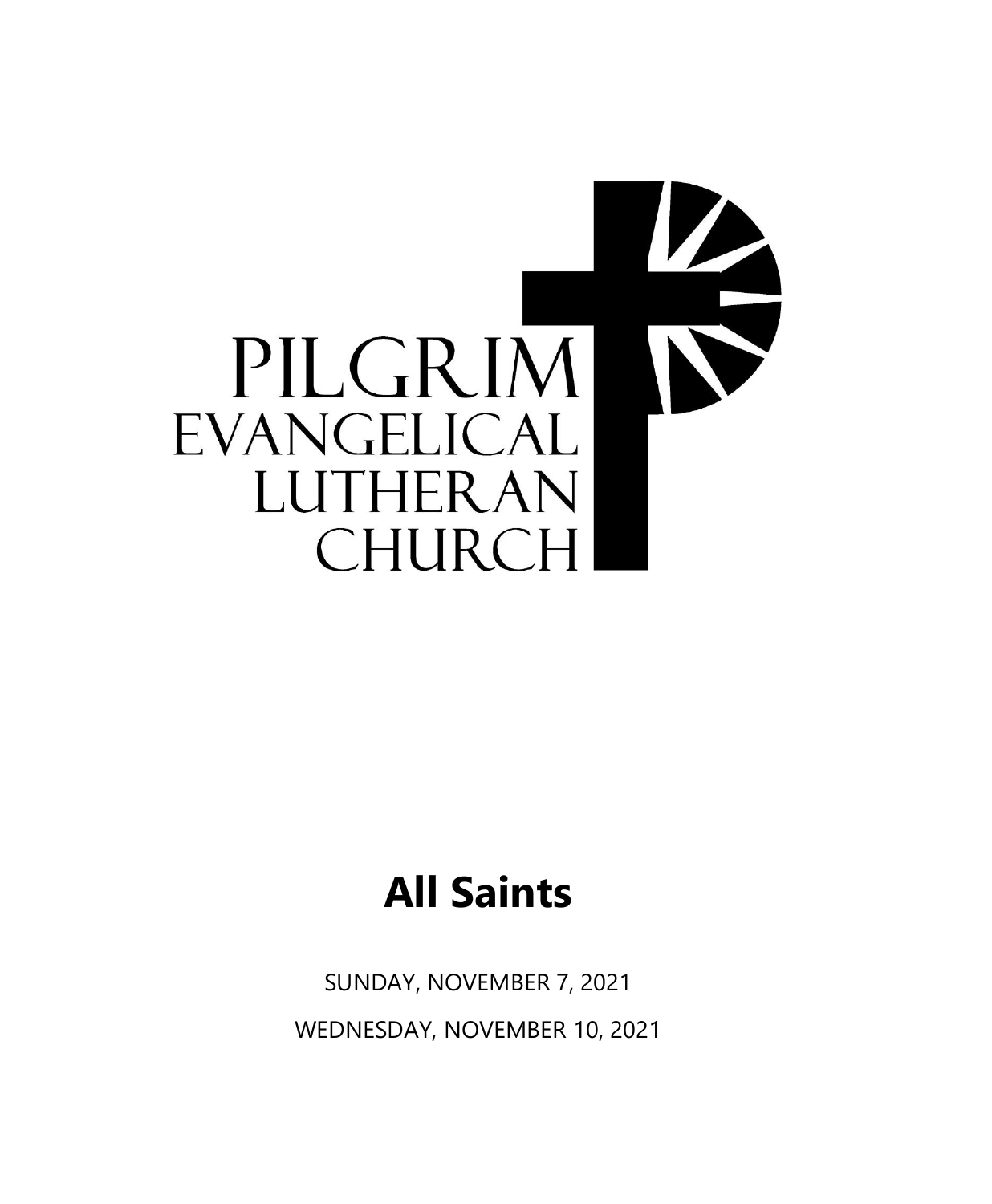We are happy to have you with us today! We are confident that you will be blessed by God's Word while you are here and pray that you will leave knowing the peace of His love and forgiveness.

### **THEME OF WORSHIP**

We all want the best for our loved ones. We want to know that they are ok and are going to be happy and taken care of. That is never more true than when a loved one departs this world. Today in his Word, God gives wonderful assurance that all who die in faith now live triumphantly in heaven with Jesus. Thanks be to God for the eternal victory he gives his people!

#### **SERVING IN WORSHIP**

**Preacher Preacher Pastor Collin Vanderhoof Presiding Minister Pastor Collin Vanderhoof Organist** David Porth David Porth David Porth David Porth David Porth David Porth David Porth David Porth David Porth David Porth David Porth David Porth David Porth David Porth David Porth David Porth David Porth David P

#### **COPYRIGHT INFORMATION**

"Kyrie" "Glory to God" "Sing Alleluia" "Final Blessing" by David Haas© 1997 GIA Publications, Inc OneLicense.net #A-710942. Hope in the Lord *By Jennifer Townswick Bassler, Michael Hyun, Mitchell Kiecker, Casey Pufahl, and Kalli Sonnenburg* © 2016 Northwestern Publishing House, 1250 N. 113th St., Milwaukee, WI. All rights reserved.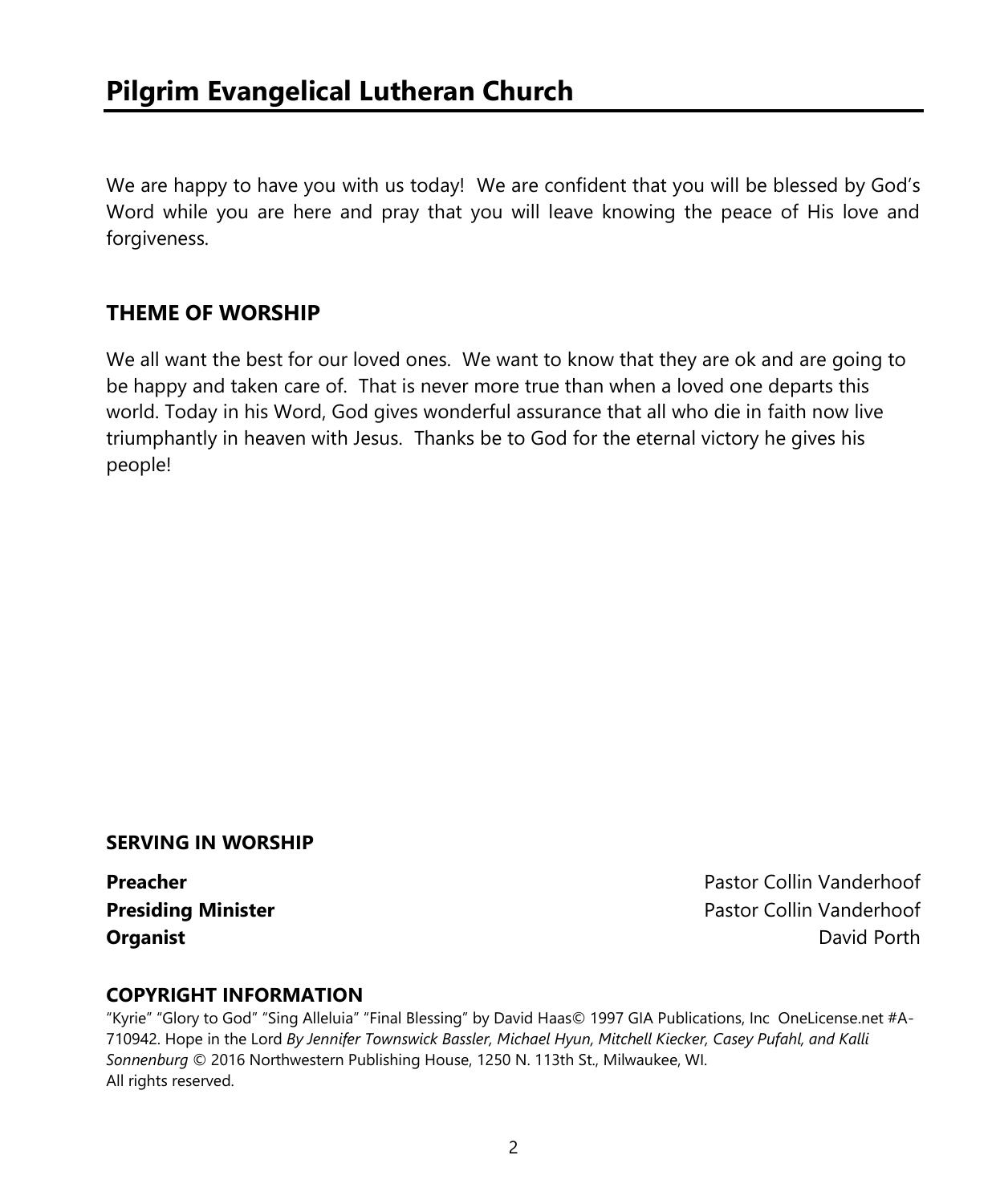## *A SERVICE OF WORD AND SACRAMENT*

**OPENING HYMN** *For All the Saints |* 551**(1-4)**

*v.1 All, v.2 Men, v.3 All, v.4 Women*

1 For all the saints who from their labors rest, All who their faith before the world confessed, Your name, O Jesus, be forever blest. Alleluia! Alleluia!

2 You were their rock, their fortress, and their might; You, Lord, their captain in the well-fought fight And in the darkness drear their one true light. Alleluia! Alleluia!

3 Oh, may your soldiers, faithful, true, and bold Fight as the saints who nobly fought of old And win with them the victor's crown of gold. Alleluia! Alleluia!

4 Oh, blest communion, fellowship divine! We feebly struggle; they in glory shine, Yet all are one within your grand design. Alleluia! Alleluia!

#### *Please stand*

### **WELCOME AND GREETING**

- M: In the name of the Father, and of the Son, and of the Holy Spirit.
- **C: Amen.**
- M: The grace of our Lord Jesus Christ and the love of God and the fellowship of the Holy Spirit be with you all.
- **C: And also with you.**

### **CONFESSION OF SINS**

- M: Coming together as the family of God, let us with assurance ask for forgiveness, for our God is a God of gentleness and compassion.
- M: Lord Jesus, you raise us to new life: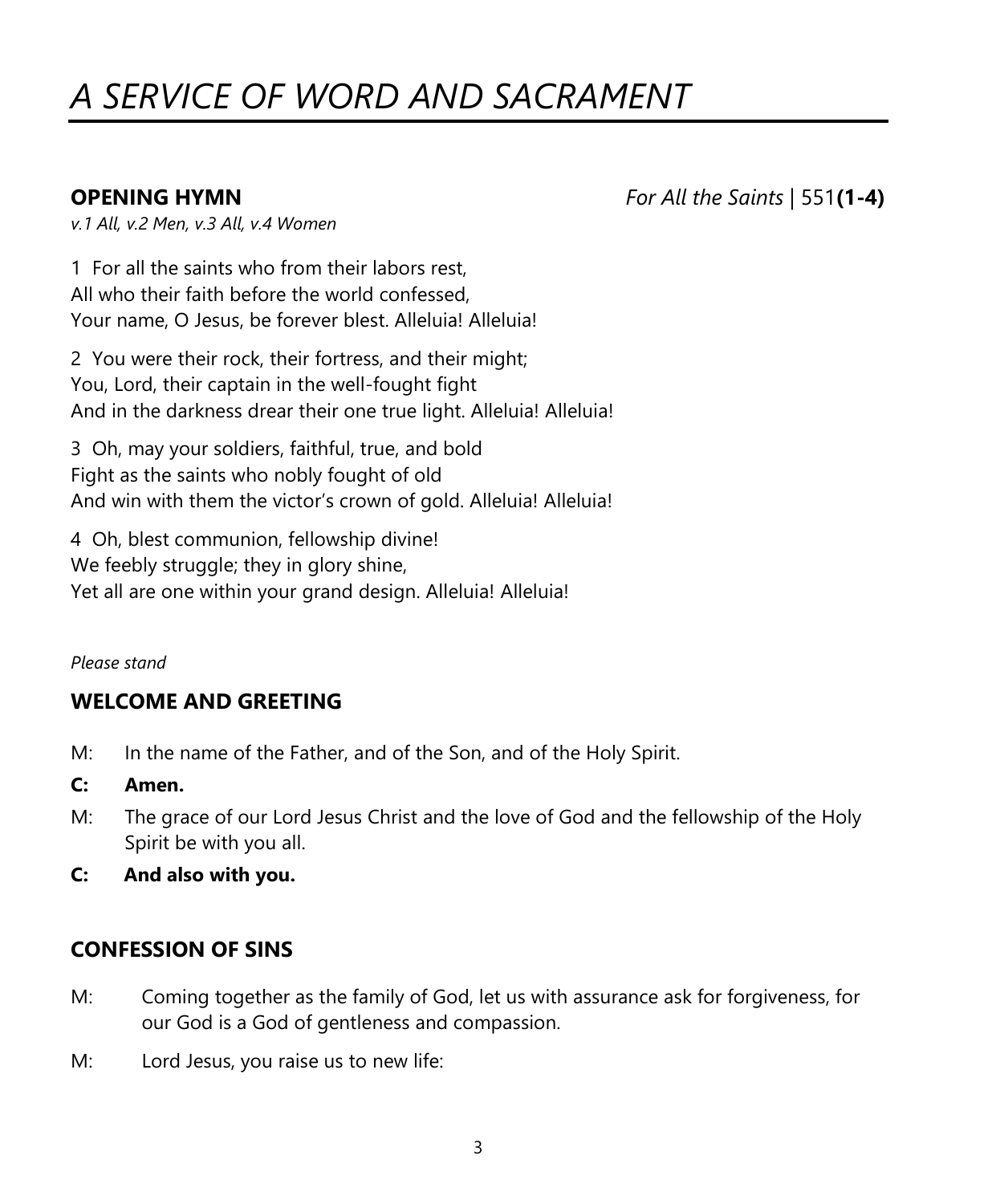S: Kyrie eleison, eleison, Kyrie. *(Trans: Lord have mercy)*

#### **C: Kyrie eleison, eleison, Kyrie.**

- M: Lord Jesus, you forgive us our sins:
- S: Christe eleison, eleison, Christe. *(Trans: Christ have mercy)*
- **C: Christe eleison, eleison, Christe.**
- M: Lord Jesus, you feed us with your body and blood:
- S: Kyrie eleison, eleison, Kyrie. *(Trans: Lord have mercy)*
- **C: Kyrie eleison, eleison, Kyrie.**

### **PRONOUNCEMENT OF GOD'S FORGIVENESS**

- M: God gave us his Son, Jesus, to take our sins away. He is the Lamb of God, and through his suffering and death, we need not fear death. God says to us that through the blood of his Son we are purified of all sin.
- **C: Lord, thank you for sending your Son to die in our place and making it possible for us to come before you. Amen.**

**HYMN** *For All the Saints* | 551**(5-8)**

*v.5 Women start, Men at "And hearts . . .", All sing stanzas 6-8* 

5 And when the fight is fierce, the warfare long, Steals on the ear the distant triumph-song, And hearts are brave again and arms are strong. Alleluia! Alleluia!

6 The golden evening brightens in the west; Soon, soon, to faithful warriors comes their rest. Sweet is the calm of paradise the blest. Alleluia! Alleluia!

7 But then there breaks a yet more glorious day: The saints triumphant rise in bright array; The King of glory passes on his way. Alleluia! Alleluia!

8 From earth's wide bounds to ocean's farthest coast Through gates of pearl streams in the countless host, Singing to Father, Son, and Holy Ghost. Alleluia! Alleluia!

*Please be seated*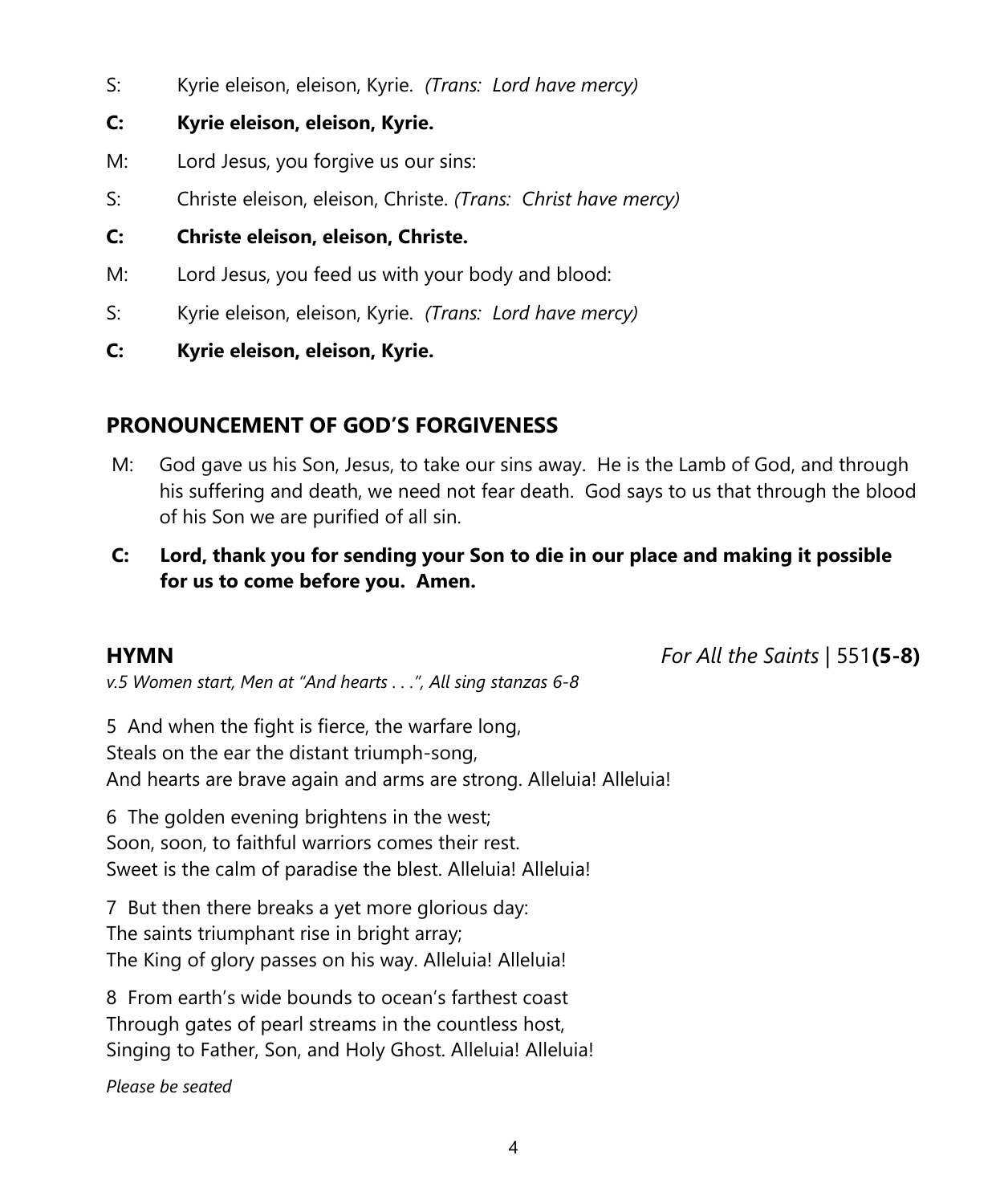### **FIRST LESSON** Isaiah 25:6-9

On this mountain the LORD of Armies will prepare for all peoples a banquet of rich food, a banquet of aged wines, with the best cuts of meat, and with the finest wines.  $7$  On this mountain he will destroy the shroud that covers all peoples, the burial cloth stretched over all nations. <sup>8</sup> He has swallowed up death forever! The LORD God will wipe away the tears from every face. He will take away the shame of his people throughout the earth. For the LORD has spoken. <sup>9</sup> On that day it will be said, "Look, here is our God! We waited for him, and he saved us! This is the LORD! We waited for him. Let us be glad and rejoice in his salvation!"

#### **JUNIOR CHOIR ANTHEM** *Hope in the Lord*

*8:00 and 10:30am*

Though the road may be long and the journey so severe, Over all you can fly; the Lord will hear your cry. He waits for you in heav'n, watches over all you know. He lifts up those in need; gives rest to their tired feet.

For God so gave his love to the people of the world. He sent his only Son, who is the saving one. He died to wash away all the sins of the world. In peace, you may live your life, sure hope in all strife.

#### *Refrain*

Those who hope in the Lord will renew their strength. They will soar on wings like eagles. They will run and not grow weary. They will walk and not be faint. Those who hope in the Lord will renew their strength.

As I watch over you and guide your ev'ry step, Keep on the narrow way, stand firm and do not stray. There is a home for you where my blessings never cease. Victory is yours, indeed; sing praise eternally.

#### *Refrain*

Do you not know? Have you not heard that the Lord is the everlasting God?

#### *Refrain*

We will hope in the Lord and renew our strength.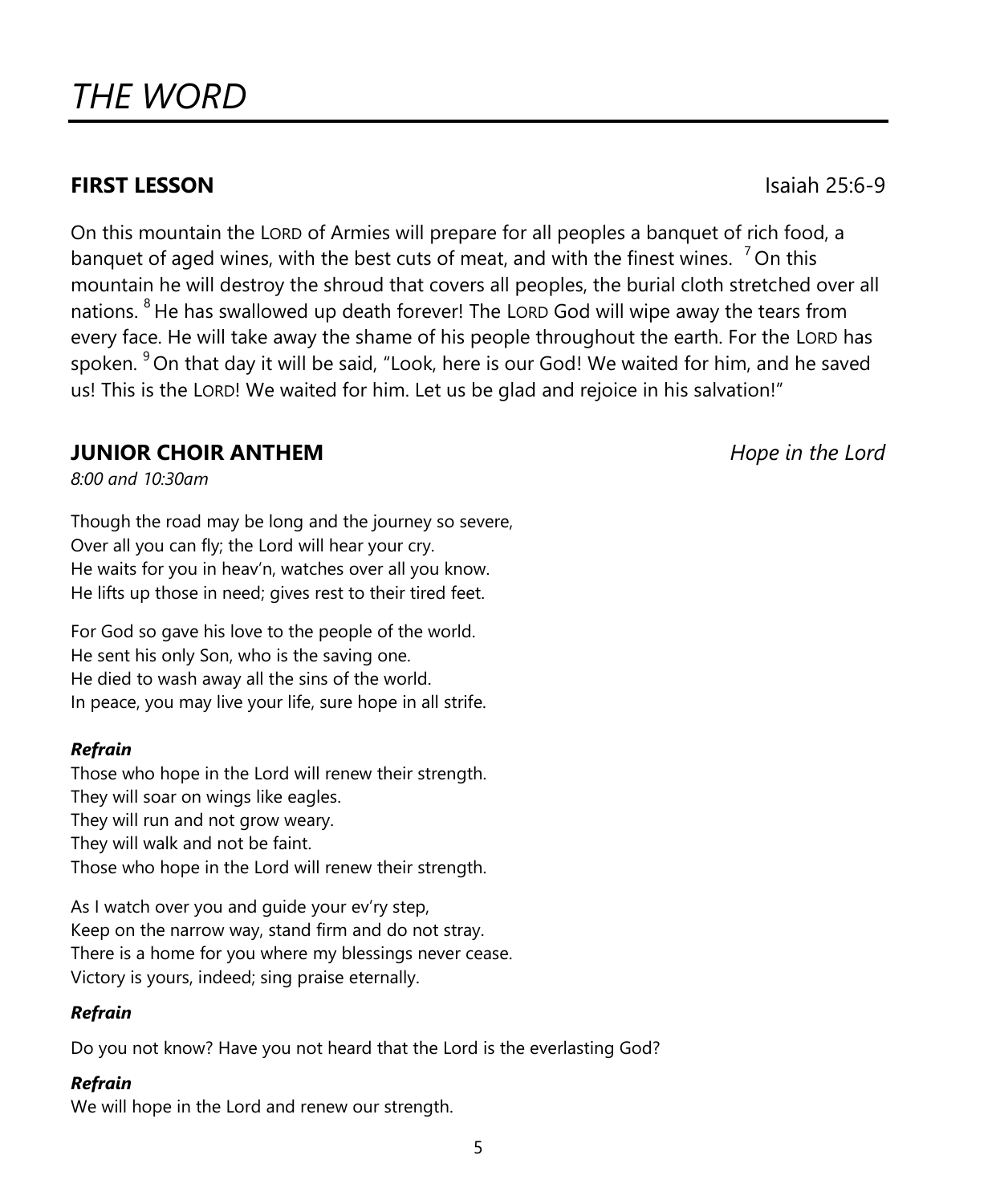#### **SECOND LESSON Revelation 20:4-6**

**4** Then I saw thrones, and those who were sitting on them were given the authority to judge. And I saw the souls of those who had been beheaded because of their testimony about Jesus and because of the word of God. They had not worshipped the beast and his image, and they did not receive his mark on their forehead and on their hand. They lived and reigned with Christ a thousand years. **<sup>5</sup>** (The rest of the dead did not live until the thousand years came to an end.) This is the first resurrection. **<sup>6</sup>** Blessed and holy is the one who has a share in the first resurrection. The second death has no power over them. Instead they will be priests of God and of Christ. And they will reign with him for a thousand years.

**CHOIR ANTHEM** *To Canaan's Land, I'm On My Way*

*Sung by the Junior and Adult Choirs*

To Canaan's land, I'm on my way, Where the soul never dies. Where all my nights will turn to day, Where the soul never dies.

Dear friends, there'll be no sad farewell, There'll be no tear-dimmed eyes. Where all is joy and peace and love, Where the soul never dies.

A rose is blooming there for me, Where the soul never dies. It blooms for all eternity, Where the soul never dies.

A love light beams across the foam, Where the soul never dies. It shines to light the shores of home, Where the soul never dies.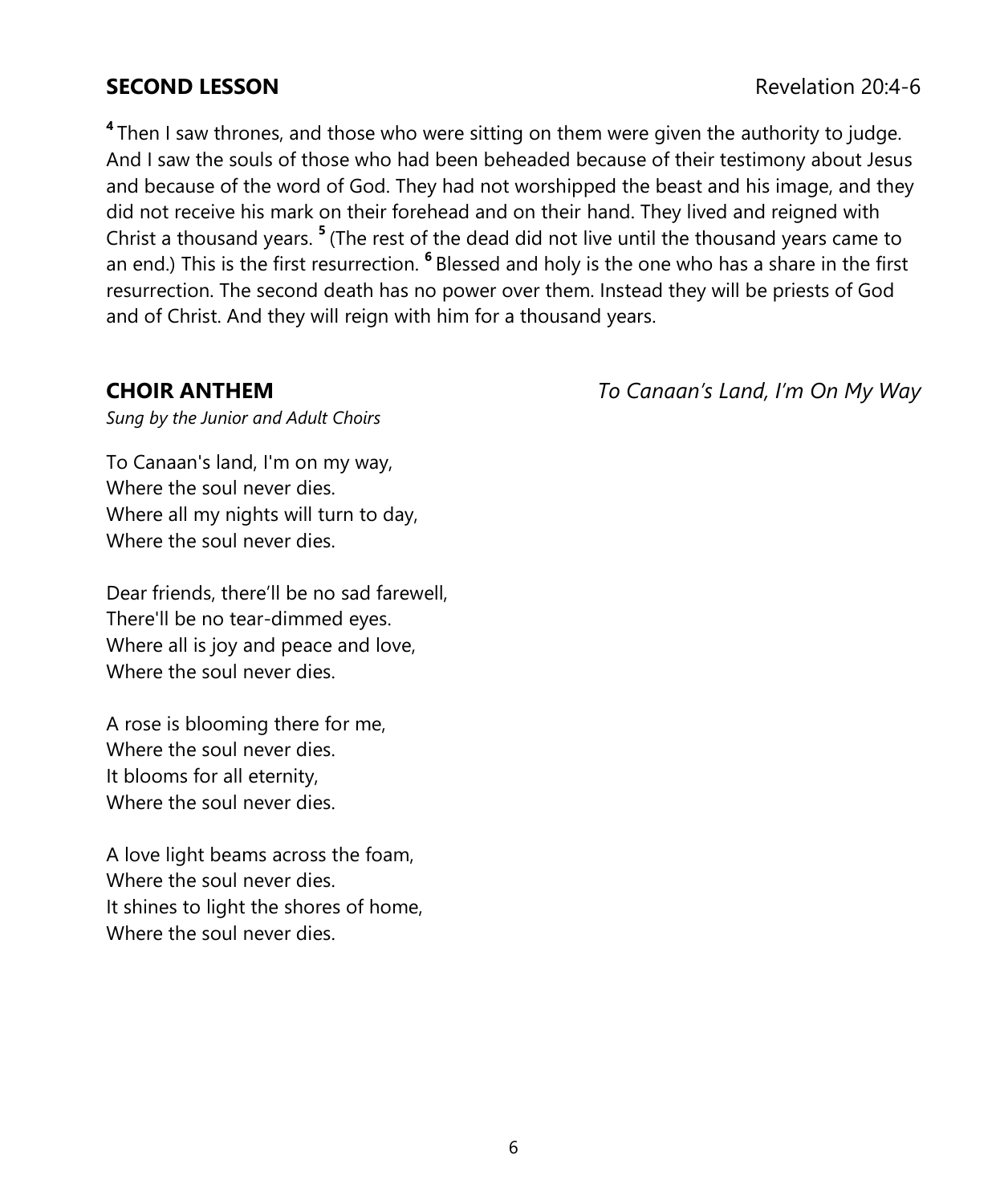*Please stand*

#### **GOSPEL ACCLAMATION**

*Spoken in unison*

**Alleluia. Because of this they are in front of the throne of God, and they serve him day and night in his temple. He who sits on the throne will spread his tent over them. Alleluia.**

#### **GOSPEL LESSON** John 11:32-44

**<sup>32</sup>** When Mary came to where Jesus was and saw him, she fell at his feet and said, "Lord, if you had been here, my brother would not have died." **<sup>33</sup>** When Jesus saw her weeping, and the Jews who came with her also weeping, he was deeply moved in his spirit and troubled. **<sup>34</sup>** He asked, "Where have you laid him?" They told him, "Lord, come and see." **<sup>35</sup>** Jesus wept. **<sup>36</sup>** Then the Jews said, "See how he loved him!" **<sup>37</sup>** But some of them said, "Could not he who opened the eyes of the blind man have kept this man from dying?" **<sup>38</sup>** Jesus was deeply moved again as he came to the tomb. It was a cave, and a stone was lying against it. **<sup>39</sup>** "Take away the stone," he said. Martha, the dead man's sister, told him, "Lord, by this time there will be an odor, because it has been four days." **<sup>40</sup>** Jesus said to her, "Did I not tell you that if you believe, you will see the glory of God?" **<sup>41</sup>** So they took away the stone. Jesus looked up and said, "Father, I thank you that you heard me. **<sup>42</sup>** I knew that you always hear me, but I said this for the benefit of the crowd standing here, so that they may believe that you sent me." **<sup>43</sup>** After he said this, he shouted with a loud voice, "Lazarus, come out!"**<sup>44</sup>** The man who had died came out with his feet and his hands bound with strips of linen and his face wrapped with a cloth. Jesus told them, "Loose him and let him go."

*Please be seated*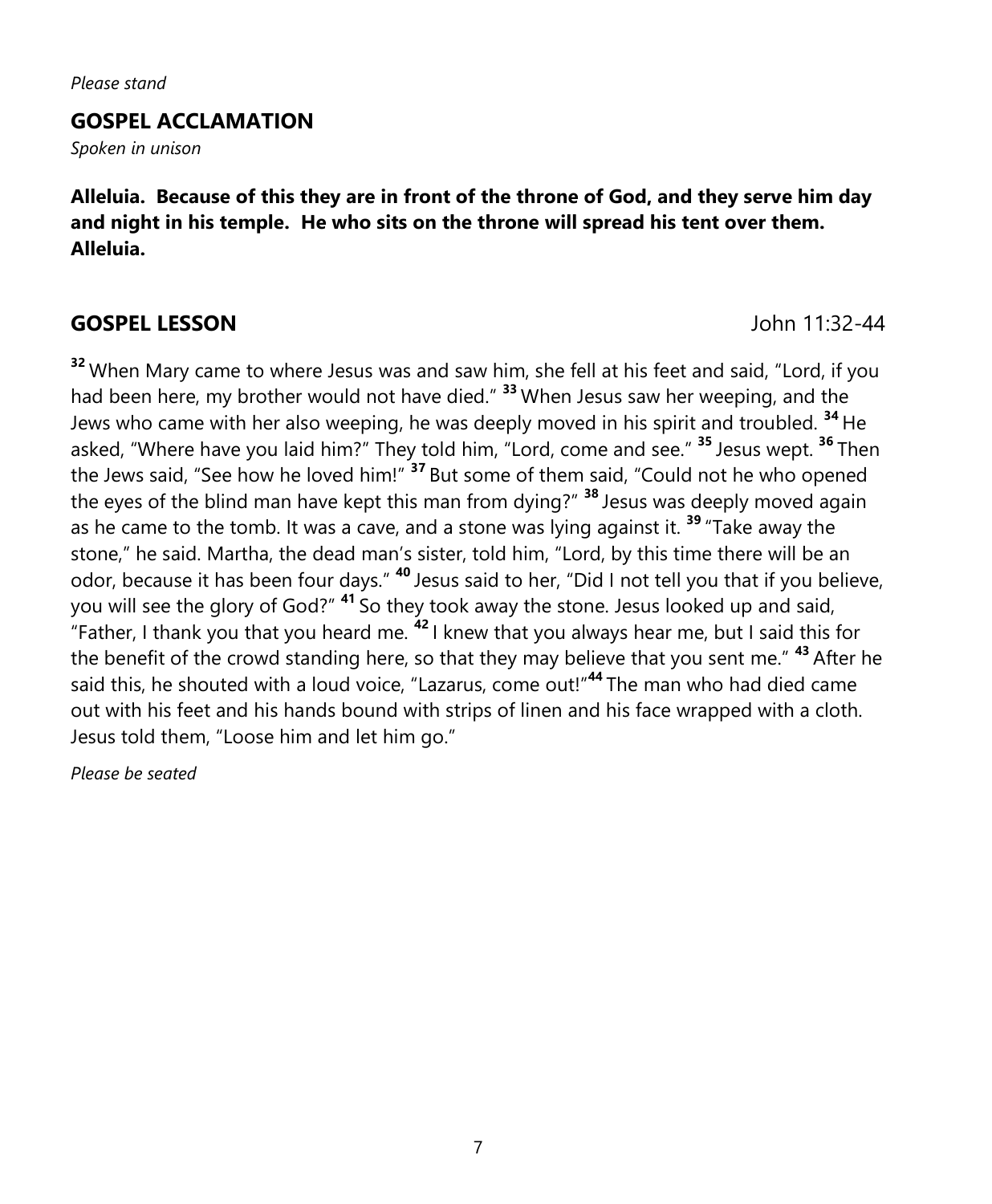#### **RITE OF SAINTS TRIUMPHANT**

November 2020 – November 2021

M: I am the resurrection and the life. He who believes in me will live, even though he dies;

**C: And whoever lives and believes in me will never die.** *(John 11:25-26)* Edythe Sparks December 11, 2020

M: I know that my Redeemer lives, and that in the end he will stand upon the earth.

**C: And after my skin has been destroyed yet in my flesh I will see God.** *(Job 19:25-26)* Lyle Madlung February 12, 2021

M: I have fought the good fight, I have finished the race, I have kept the faith.

**C: Now there is in store for me the crown of righteousness.** *(2 Timothy 4:7-8)* Elizabeth Cash

M: Jesus, remember me when you come into your kingdom.

**C: I tell you the truth, today you will be with me in paradise.** *(Luke 23:42-43)* Eunice Duwel **May 1, 2021** 

M: Be faithful, even to the point of death.

- **C: And I will give you the crown of life.** *(Revelation 2:10)* Beverly Mierendorf **May 6, 2021**
- M: For to me, to live is Christ and to die is gain.
- **C: I am torn between the two: I desire to depart and be with Christ, which is better by far** *(Philippians 1:21,23)*

Ellen Quade June 15, 2021

- M: My Father's will is that everyone who looks to the Son and believes in him shall have eternal life,
- **C: And I will raise him up at the last day** *(John 6:40)*

Thomas Rabbitt July 2, 2021

- M: God himself will be with them and be their God. He will wipe every tear from their eyes.
- **C: There will be no more death or mourning or crying or pain, for the old order of things has passed away.** *(Revelation 21:3-4)*

Glenn Olson July 19, 2021

- M: For none of us lives to himself alone and none of dies to himself alone. If we live, we live to the Lord; and if we die, we die to the Lord.
- **C: So, whether we live or die, we belong to the Lord.** *(Romans 14:7-8)*

Courtney Balusik Courtney Balusik Courtney Balusik Courtney Balusik Courtney Balusik Courtney Details and Details Courtney of the Courtney of the Courtney of the Courtney of the Courtney of the Courtney of the Courtney of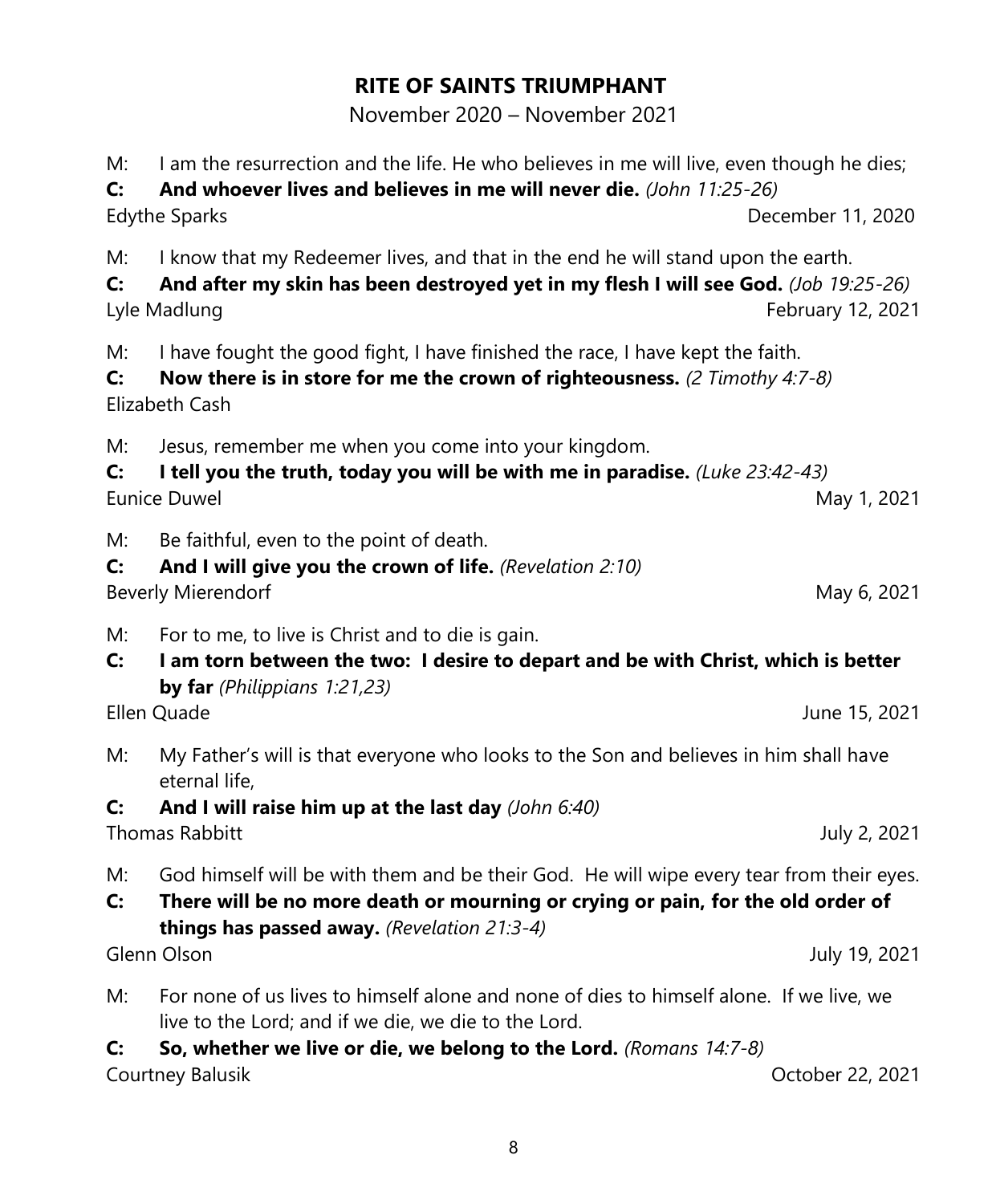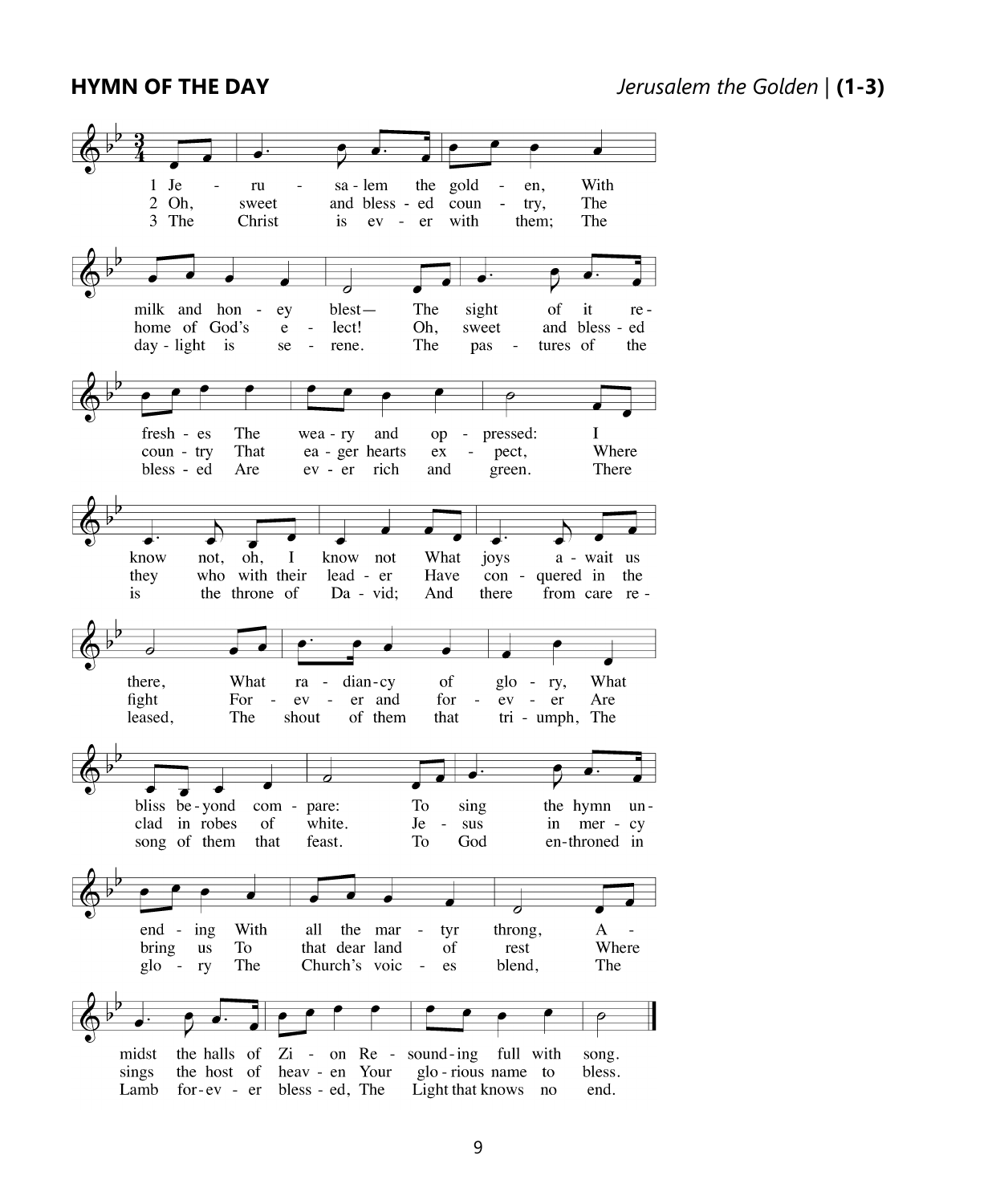#### **SERMON**

*Please stand*

#### **CONFESSION OF FAITH**

*Luther's Explanation of the First Article of the Apostles' Creed from the Small Catechism* 

**C: I believe that God created me and all that exists, that he gave me my body and soul, eyes, ears, and all my members, my mind and all my abilities.**

**I believe that God still preserves me by richly and daily providing clothing and shoes, food and drink, property and home, spouse and children, land, cattle, and all I own, and all I need to keep my body and life. God also preserves me by defending me against all danger, guarding and protecting me from all evil.**

**All this God does only because he is my good and merciful Father in heaven, and not because I have earned or deserved it. For all this I ought to thank and praise, to serve and obey him.**

**This is most certainly true.**

#### **PRAYER OF THE CHURCH**

#### **LORD'S PRAYER**

**C: Our Father in heaven, hallowed be your name, your kingdom come, your will be done on earth as in heaven. Give us today our daily bread. Forgive us our sins, as we forgive those who sin against us. Lead us not into temptation, but deliver us from evil. For the kingdom, the power, and the glory are yours now and forever. Amen.**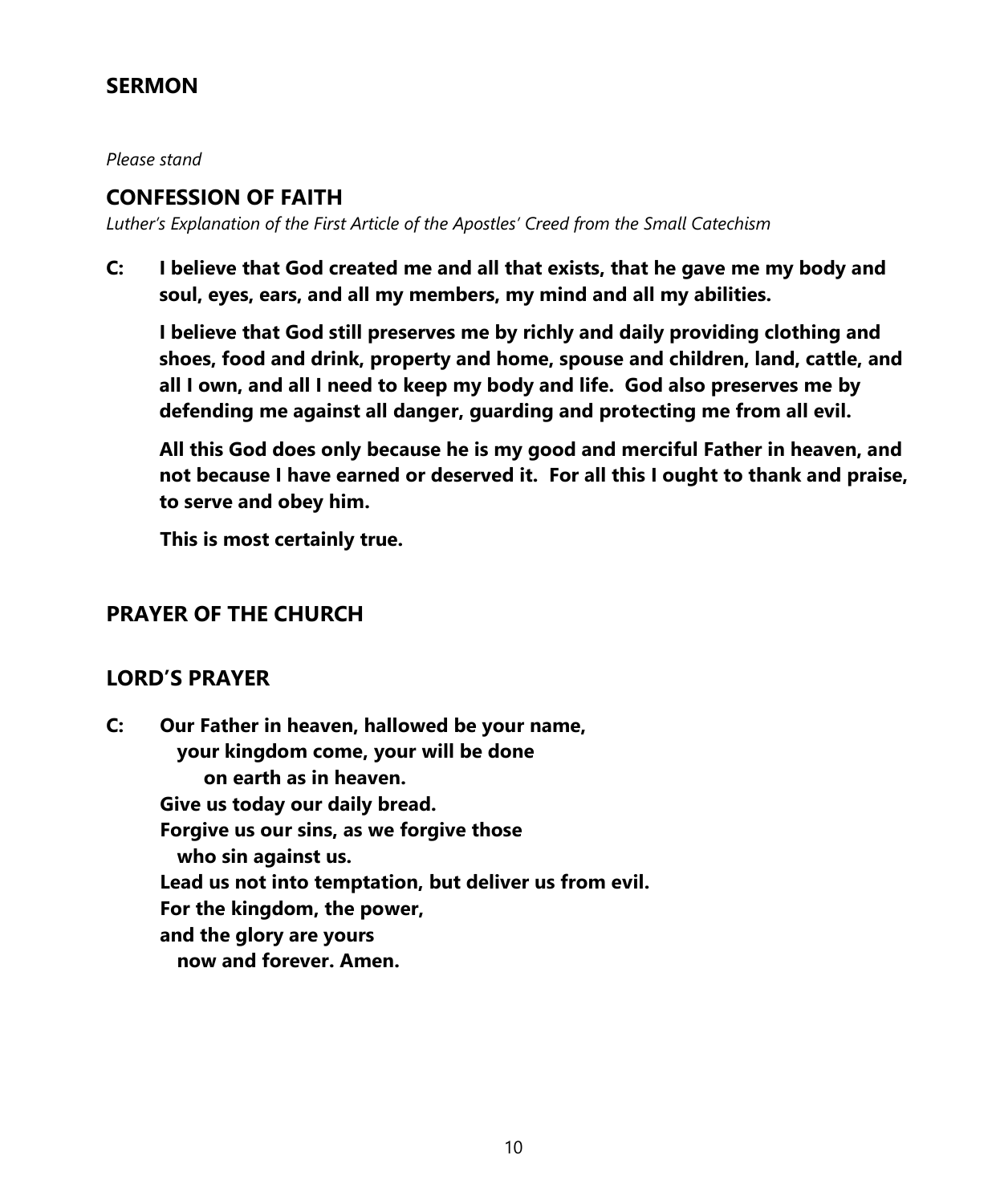## *THE SACRAMENT*

*The Bible teaches that the celebration of the Lord's Supper connects us intimately with Christ, and with one another, as Christians who are united around a common confession of faith. With that in mind, we invite all members of the Wisconsin Evangelical Lutheran Synod to come forward. If you wish to partake of the Supper with us in the future, please speak to Pastor after the service. He would be happy to help you take that step.*

- M: The Lord be with you.
- **C: And also with you.**
- M: Lift up your hearts.
- **C: We lift them up to the Lord.**
- M: Let us give thanks to the Lord, our God.
- **C: It is good and right so to do.**
- M: It is truly good and right that we should at all times and in all places give you thanks, O Lord, holy Father, almighty and everlasting God, through Jesus Christ, our Lord, who preserves his Church to the end of time when he will come again as king to judge all people and take his own to glory. Therefore, with all the saints on earth and hosts of heaven, we praise your holy name and join their glorious song:



#### **HOLY, HOLY, HOLY**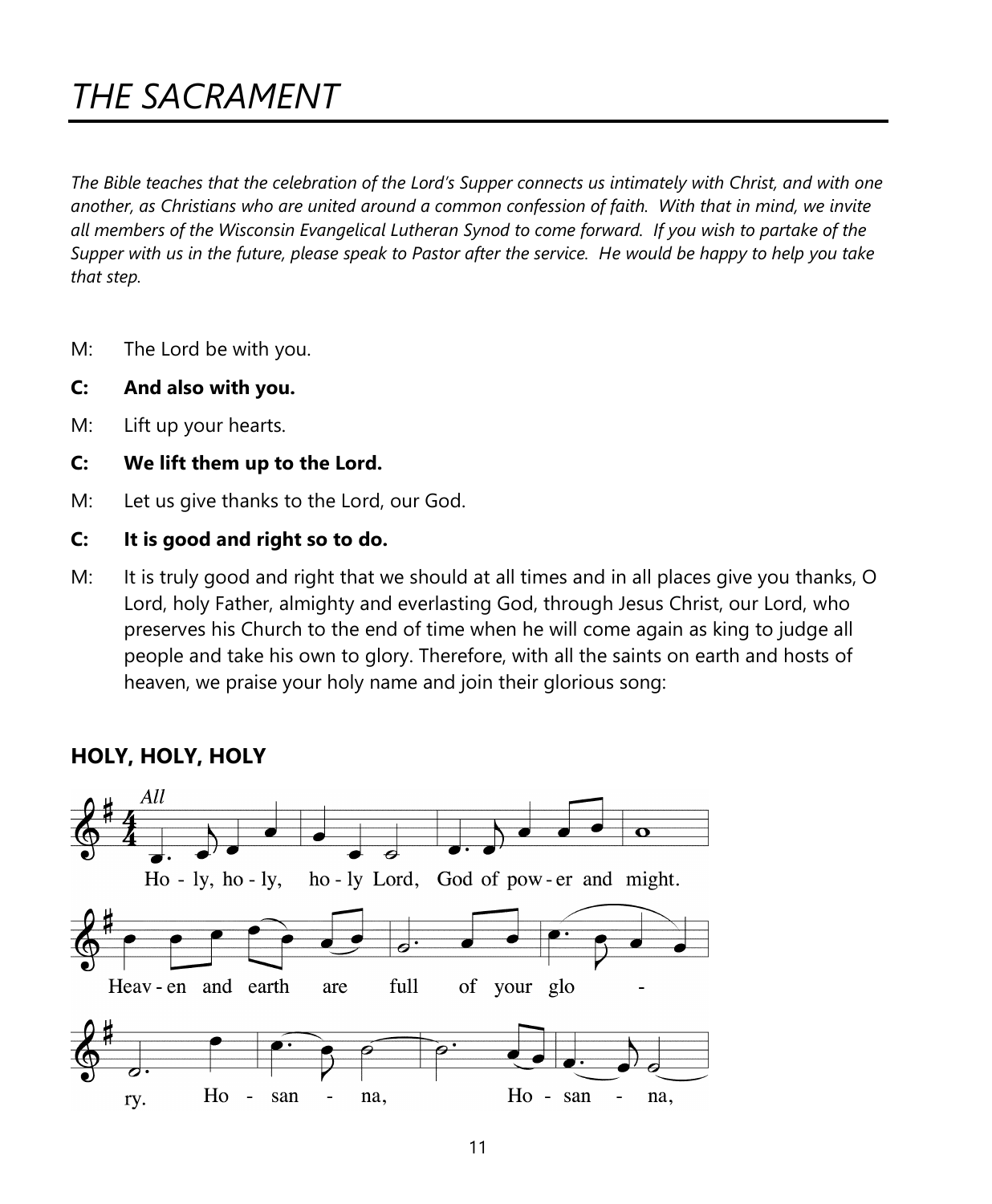

#### **WORDS OF INSTITUTION**

M: Our Lord Jesus Christ, on the night he was betrayed took bread; and when he had given thanks, he broke it and gave it to his disciples, saying, "Take and eat; this is my body, which is given for you. Do this in remembrance of me."

Then he took the cup, gave thanks, and gave it to them, saying, "Drink from it, all of you; this is my blood of the new covenant, which is poured out for you for the forgiveness of sins. Do this, whenever you drink it, in remembrance of me."

- M: The peace of the Lord be with you always.
- **C: Amen.**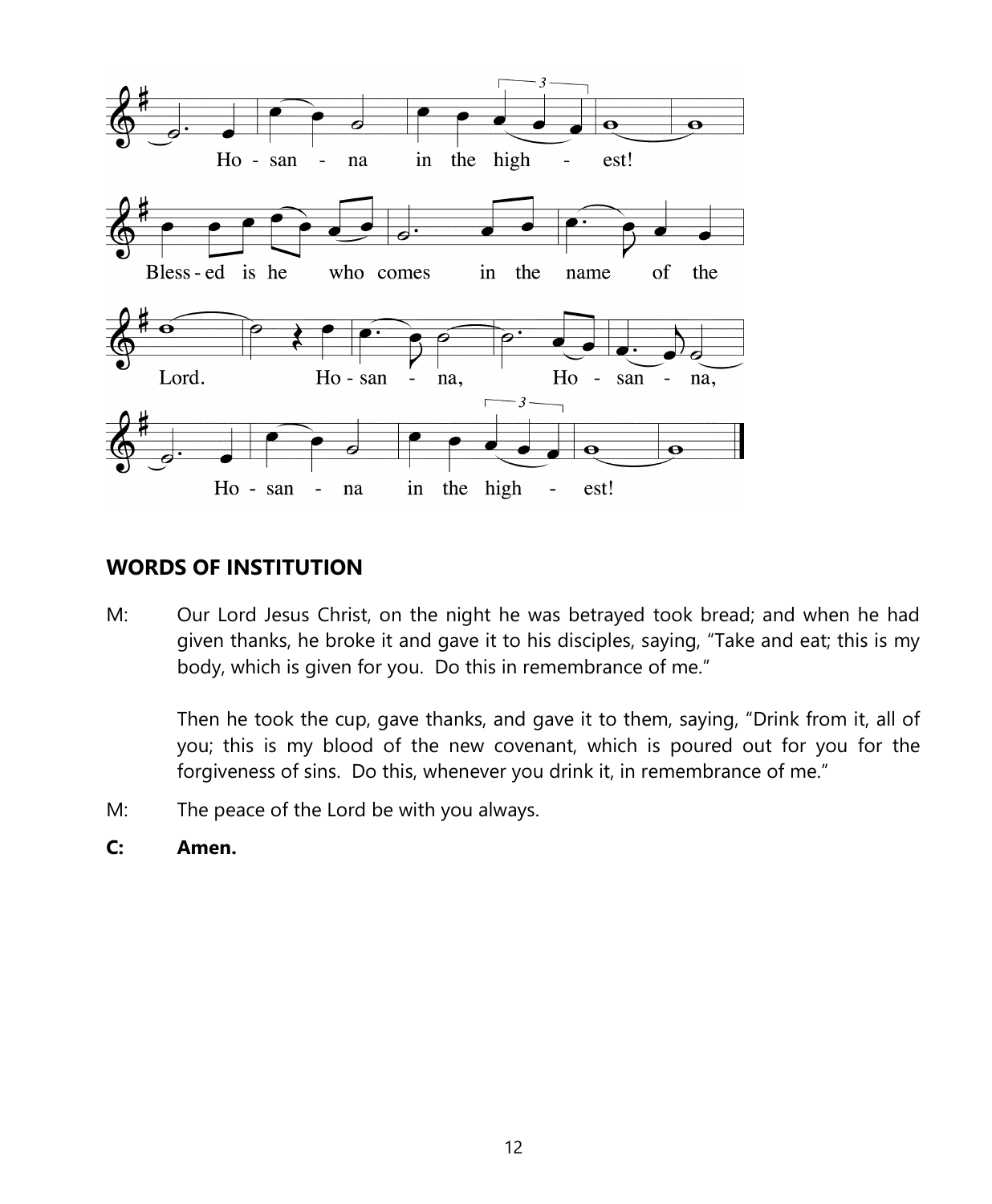### **O CHRIST, LAMB OF GOD**

*The congregation sings three times.*



*Please be seated*

**DISTRIBUTION** *Here, O My Lord, I See You Face to Face* | 315**(1-6)**

1 Here, O my Lord, I see you face to face; Here would I touch and handle things unseen, Here grasp with firmer hand eternal grace, And all my weariness upon you lean.

> 2 This is the hour of banquet and of song; Here is the heav'nly table spread anew. Here let me feast and, feasting, still prolong The brief bright hour of fellowship with you.

3 I have no help but yours nor do I need Another arm but yours to lean upon. It is enough, O Lord, enough indeed; My strength is in your might, your might alone.

> 4 Mine is the sin but yours the righteousness; Mine is the guilt but yours the cleansing blood. Here is my robe, my refuge, and my peace: Your blood, your righteousness, O Lord, my God.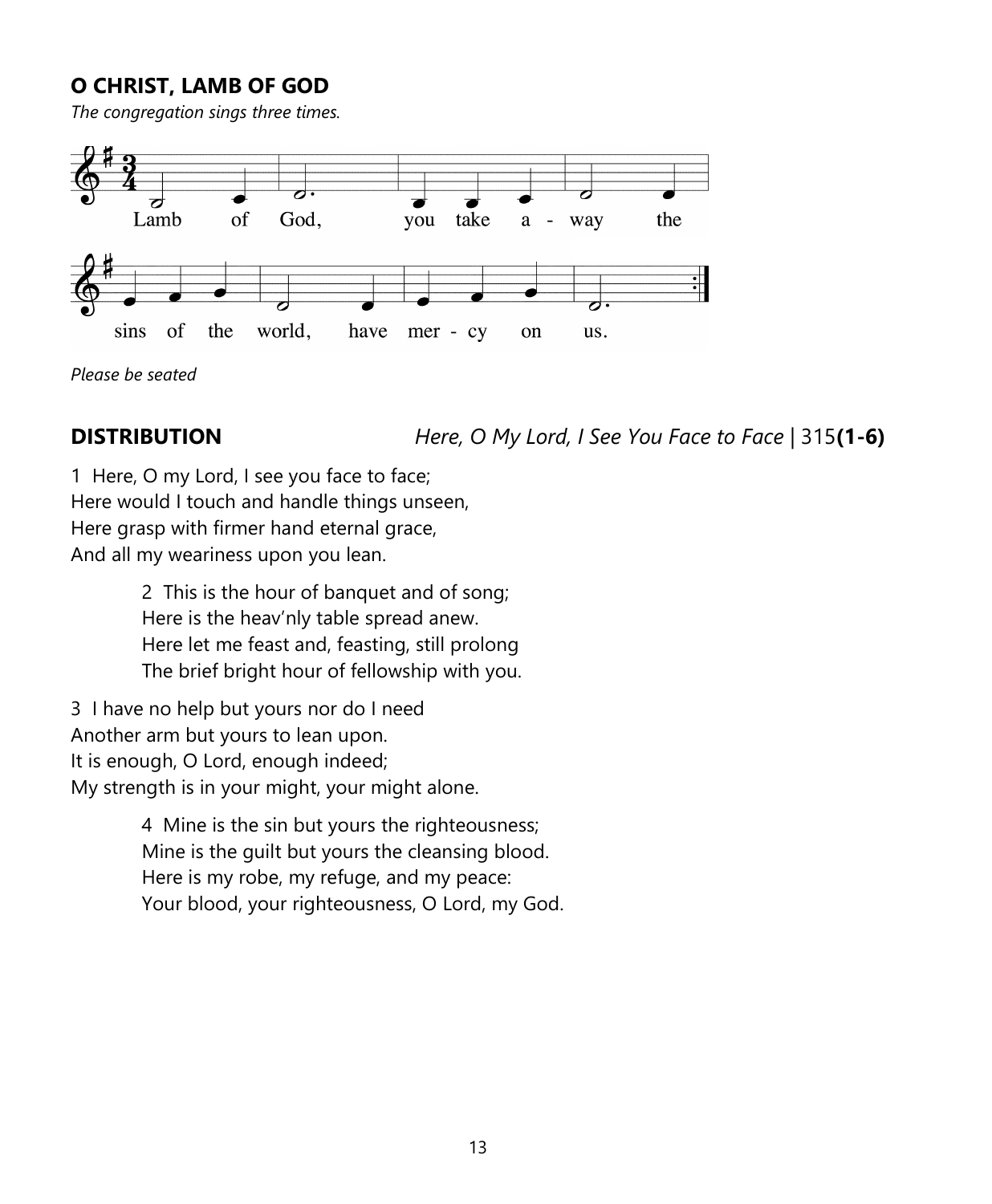5 Too soon we rise; the vessels disappear. The feast, though not the love, is past and gone. The bread and wine remove, but you are here, Nearer than ever, still my shield and sun.

> 6 Feast after feast thus comes and passes by, Yet, passing, points to that glad feast above, Giving sweet foretaste of the festal joy, The Lamb's great marriage feast of bliss and love.

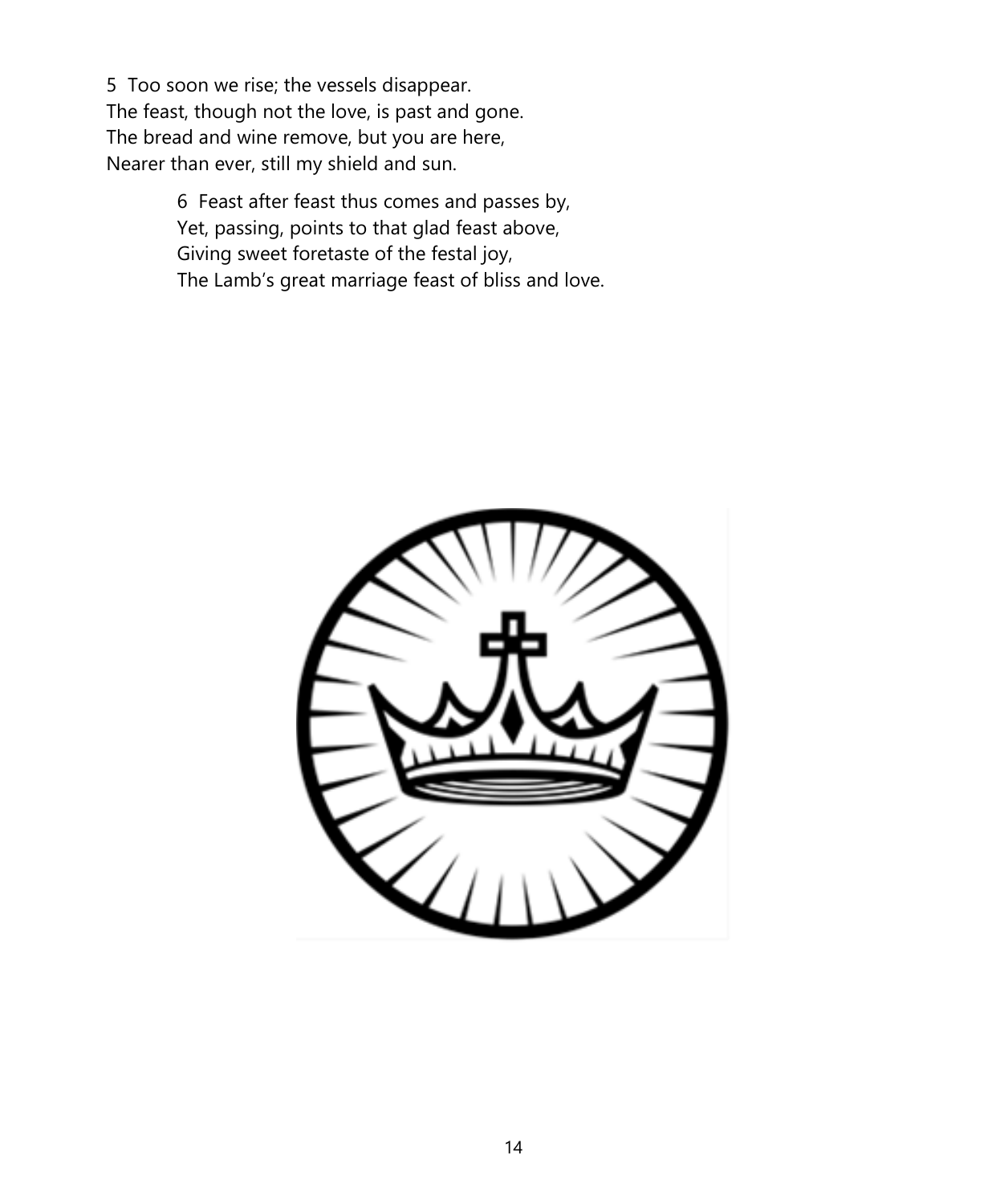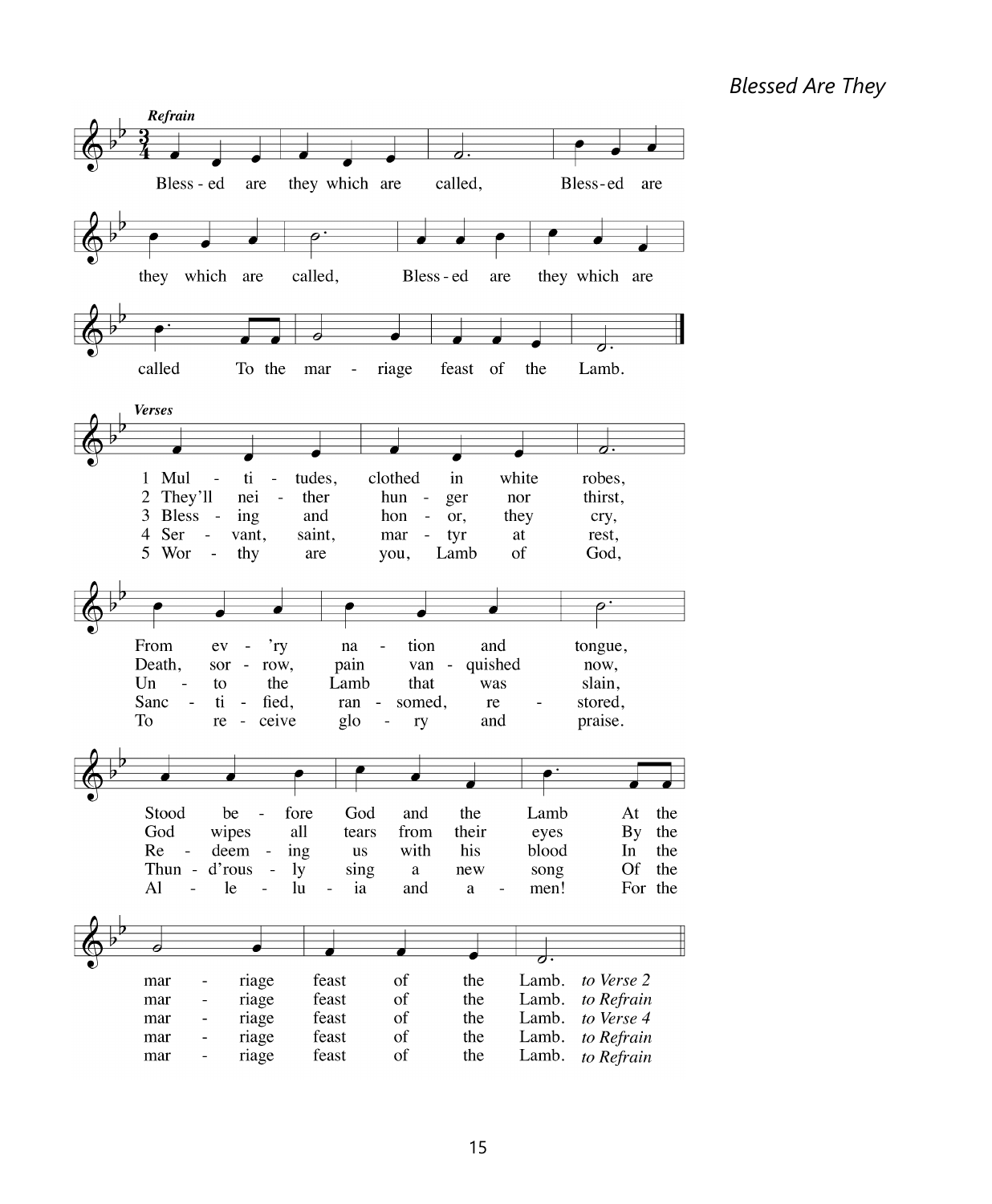

### **WE GIVE THANKS TO OUR GRACIOUS GOD**

- M: O God the Father, source of all goodness, in your loving kindness you sent your Son to share our humanity. We thank you that through him you have given us pardon and peace. We also pray that you will not forsake us but will rule our hearts and minds by your Holy Spirit so that we willingly serve you day after day, through Jesus Christ, our Lord, who lives and reigns with you and the Holy Spirit, one God, now and forever.
- **C: Amen.**

#### **THE BLESSING**

- M:The grace of our Lord Jesus Christ and the love of God and the fellowship of the Holy Spirit be with you all.
- **C: Amen**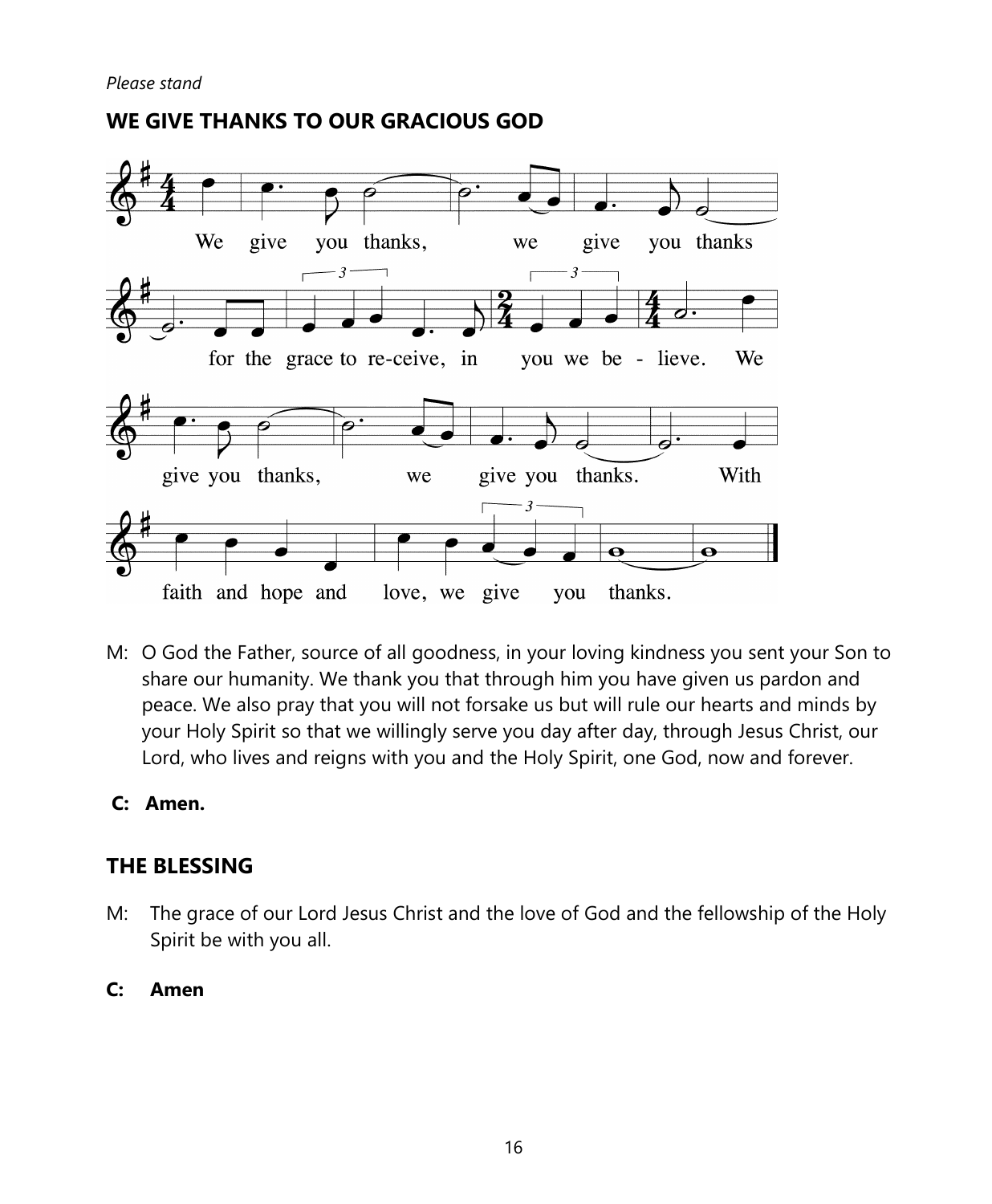*Please remain standing*

Lord, when your glory I shall see And taste your kingdom's pleasure, Your blood my royal robe shall be, My joy beyond all measure! When I appear before your throne, Your righteousness shall be my crown; With these I need not hide me. And there, in garments richly wrought, As your own bride I shall be brought To stand in joy beside you.

**CLOSING HYMN** *Lord, When Your Glory I Shall See |* 219



Thank you for visiting today! We would love to get to know you so we can better serve your spiritual needs. Please take a moment to fill out a short questionnaire about your visit by following this QR code. Thank you! We hope to see you again soon!

If you would like to speak with Pastor Vanderhoof; or our school Principal, Kevin Klug; their contact information is on the back of your worship folder.

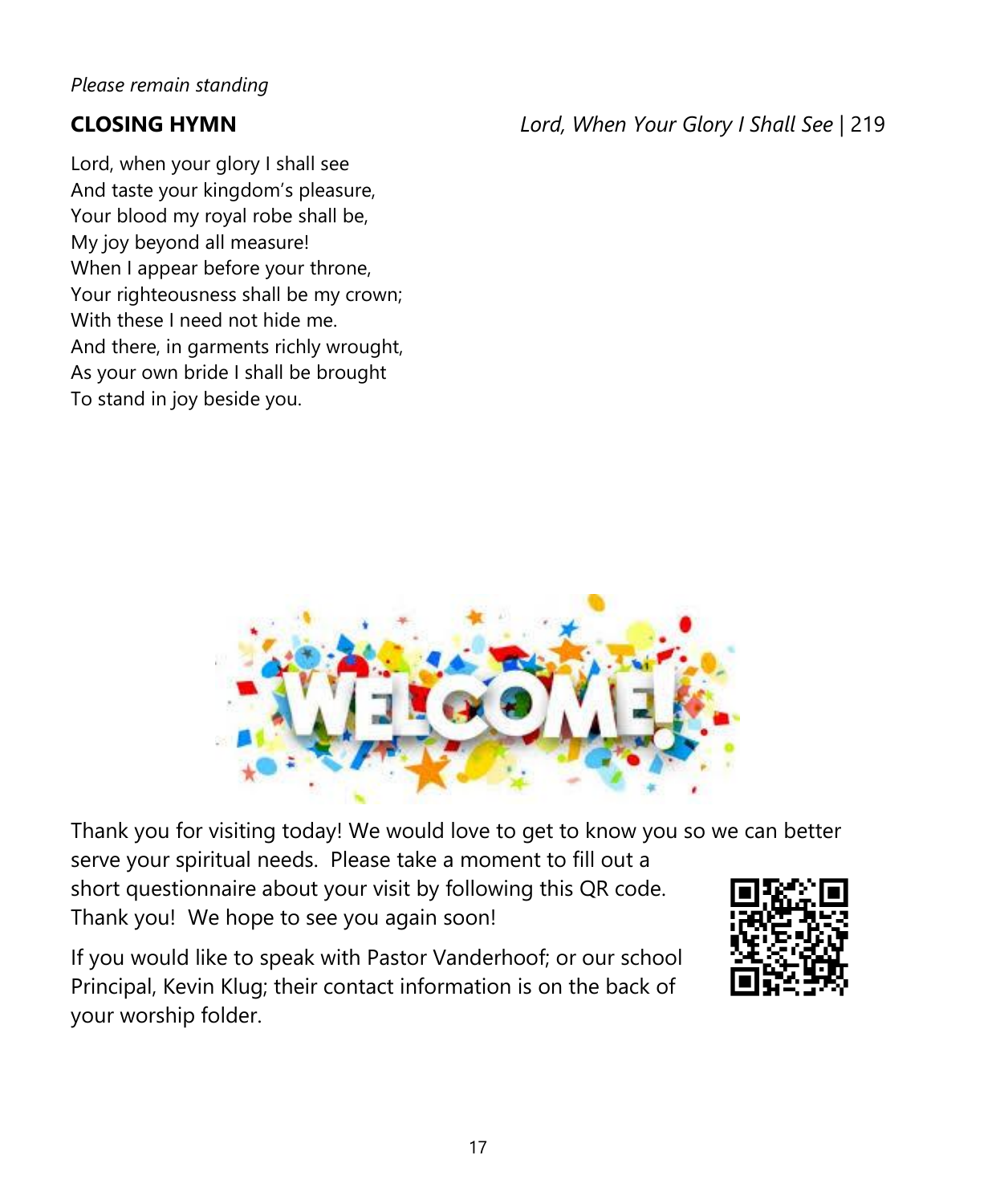## **News & Notes 11 7 21**

**Advent by Candlelight Is Back!** And it's less than a month away! This special event for Pilgrim's women and girls (8th grade and up) and their guests will be held in the gathering space at school on Sunday evening, November 28. (That's the Sunday after Thanksgiving.) It begins at 6:00 and lasts until about 8:00. This year's program is called "Jesus Was Born to Be the Savior." Inviting your friends and relatives to join you will spread the good news of the Savior to more people. This is a great way to share your faith. We will use disposable tablecloths, napkins, dessert plates, flatware, and drinkware, so hostesses will only be asked to provide centerpieces and candles for our round tables. Desserts will be served buffet-style. Simply write your name and the names of your guests on the attendance list. We will have open seating, but we do need to know how many will be coming. Please also volunteer to be a hostess (we'll need 10-16) or bring a dessert (we'll need at least 12). Sign-up sheets are by the display board in the church entryway. So, please read the display board, put the date on your calendar, sign up to help, and sign up to attend. It will be a wonderful evening.

**Scrip Program** Holiday ordering is happening now! Weekly orders will take place every Monday (please have your order in by 3pm) now through December 13, with the exception of 11/22 due to Thanksgiving. Start planning ahead! Smaller denomination cards like \$5, \$10 & \$20 cards are also available during this time as well! Please let the office know if you have any questions about the Scrip Program! You can sign up in the mobile app, RaiseRight, or at ShopWithScrip.com using Pilgrim's enrollment code. If you link your bank account or pay with a credit card, you get to check out seamlessly, receive your eGift cards instantly, and use most reloaded cards immediately. Check out the Scrip website at: https://shop.shopwithscrip.com/ or look for the RaiseRight app for Apple or Android.

**Thanks to all** who donated snacks to the Lighthouse Youth Center. We received a lovely picture and thank you note signed by many, many kids! They thank us for the snacks! Thanks for your generosity and support of the Giving Five.

**Men's Basketball Sunday Nights** Anyone 18 or older is invited to play men's basketball on Sunday nights. We start at 7:30pm and play until about 9:00pm. This is open-gym style basketball for fellowship, exercise, and fun. Contact Andy Steeno 414.708.1815 or Kevin Klug 920.253.7688 if you have any questions.

**Help Needed!** We're planning to overhaul the basement fellowship hall and could use some help moving furniture and partitions. If you can help out, we're going to reorganize on Saturday, November 13th, starting at 8am. Let us know if you're able to help by emailing [reaching@pilgrimcares.org.](mailto:reaching@pilgrimcares.org)

**Are you giving your weekly offerings electronically?** Please remember to log in when you enter offerings electronically – it makes it much easier for our financial team!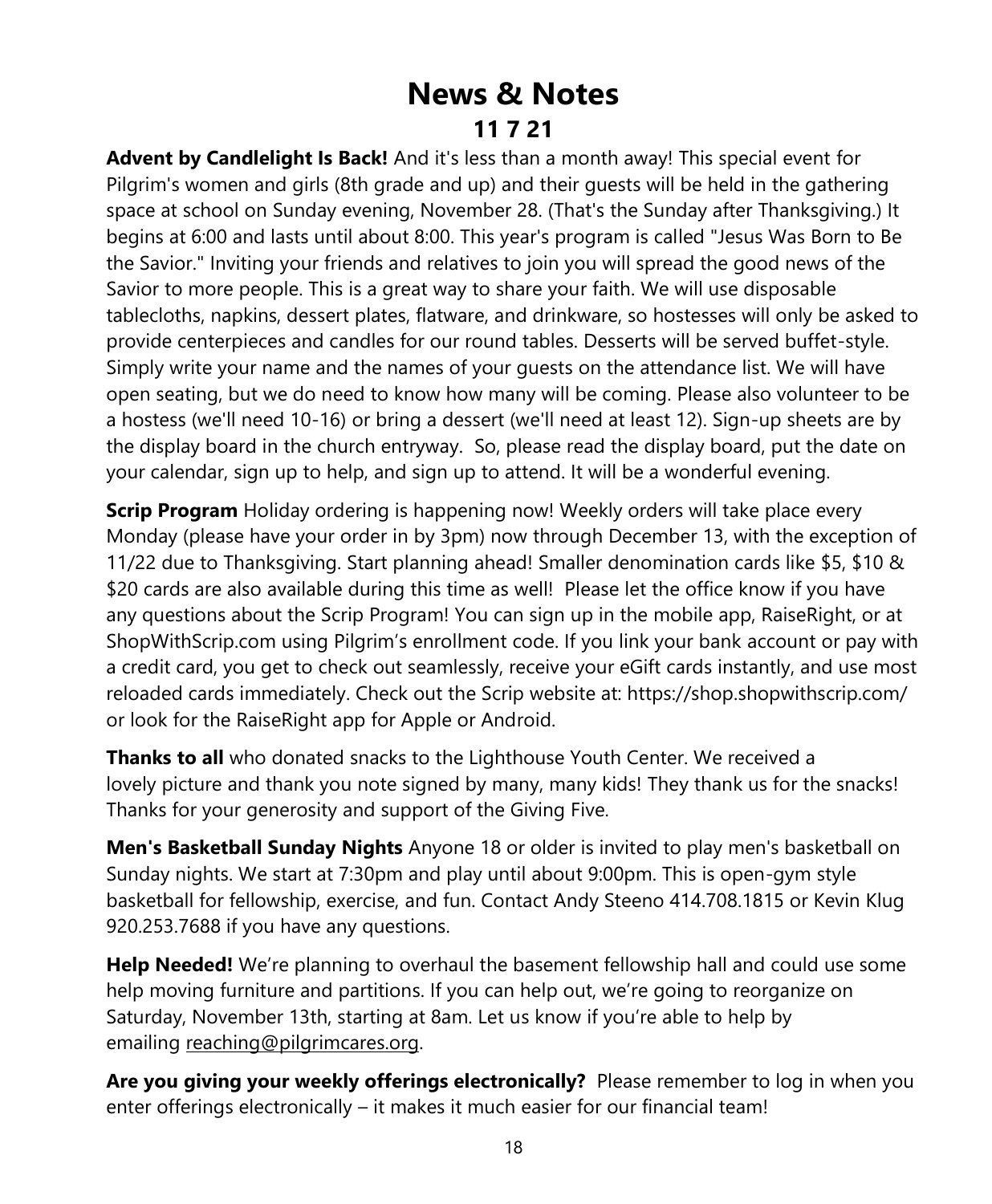**Scrap-a-thon 30 on November 19 & 20.** All crafts welcome. For more info and to register for a table please contact Nancy Abel at jabel4826@gmail.com or Pat Knack at [bbox2go@yahoo.com.](mailto:bbox2go@yahoo.com) Scrap-a-thon will take place on Friday November 19, from 6-10pm, and Saturday, November 20 from 10am-10pm and the cause is always Pilgrim!

**Lambs of Christ Learning Center** (LCLC) of Christ Lutheran Church in Pewaukee has immediate openings for classroom assistants for various shifts available between 6:15 am and 5:45 pm. LCLC also is seeking an early childhood teacher to begin teaching this winter. Contact Mrs. Rebecca Berger, at rberger@christpewaukee.org or 262-691-0720 ext. 150 to discuss these job openings.

**The Lutheran Chorale of Milwaukee** presents their annual Prelude to Christmas concert entitled: "Light from Light" ~ A Hymn Festival November 28, at 2:00pm Trinity Lutheran Church 1052 White Rock Ave, Waukesha. Live-stream: Go to lutheranchorale.org the day of the concert. During the concert we will honor former Chorale members Lynn and Cal Kozlowski for over 50 years of service.



Pilgrim Lutheran Church can receive offerings electronically through a secure website. Scan the QR code with your smart phone (you might need to download a free QR scanning app) to be directed to Pilgrim's giving page or visit [pilgrimcares.org/](http://pilgrimcares.org/)giving. Save the check - give online!

| 8:00am               | 10:30am                       |
|----------------------|-------------------------------|
| <b>Bob Schaenzer</b> | Bryan Giesenschlag            |
| Noah Vanderhoof      | Dave Chmielewski              |
| Jim Brandt           | Jim Prekop                    |
| Glen Kuphall         | Carl Wolff                    |
|                      |                               |
| Jim & Kathy Brandt   | June Bitney & Delores Tessmer |
| Joe & Barb Januzzi   | Joel & Jenny Raasch           |
|                      |                               |

ATTENDANCE – DOES NOT INCLUDE ONLINE WORSHIPPERS  $10-31$   $139 + 92 = 231$ 

11-3 30